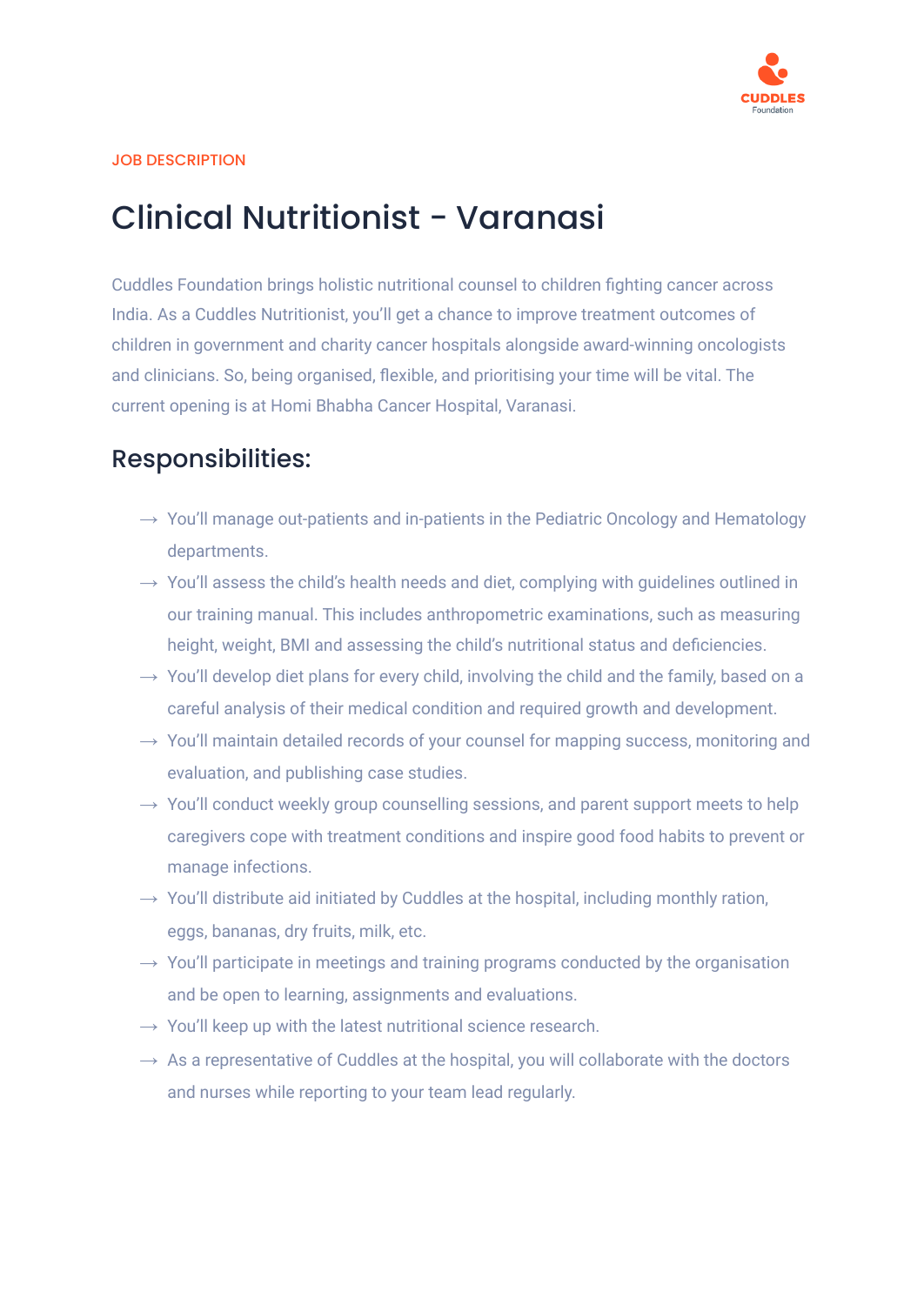$\rightarrow$  You'll ensure patient satisfaction, quality care, regulatory compliance, and efficient use of resources.

### Must-Haves:

- $\rightarrow$  A Master's or Diploma in Clinical Nutrition and Dietetics.
- $\rightarrow$  At least a 6-month internship at a multispecialty hospital and 1-year work experience.
- $\rightarrow$  Fluency in the Hindi language.
- $\rightarrow$  Excellent verbal and written communication skills, with exceptional attention to detail.
- $\rightarrow$  Willing to commit at least 18-months of work.
- $\rightarrow$  Proficient with Microsoft Excel.
- $\rightarrow$  Ability to work in a team and have a strong work ethic.

### Skills:

#### You're a great listener

A large part of your work as a pediatric nutritionist will depend on what children tell you or don't tell you. You have to be empathetic to what they and their parents are going through.

#### You are an influencer, a champion for good nutrition at all times.

You are a champ at influencing people. People come to you for advice. You will inspire parents, children, and even doctors to follow good nutrition practices in your day-to-day work. You believe food heals.

#### You have a knack for dealing with kids.

You are patient and compassionate. You can tell a good story and inspire children to eat right. You don't talk down to them. You are their advocate and friend.

#### Data doesn't scare you.

You will have to keep a keen eye on nutritional data, malnourishment status, calorie counts and deficiencies of your patients.